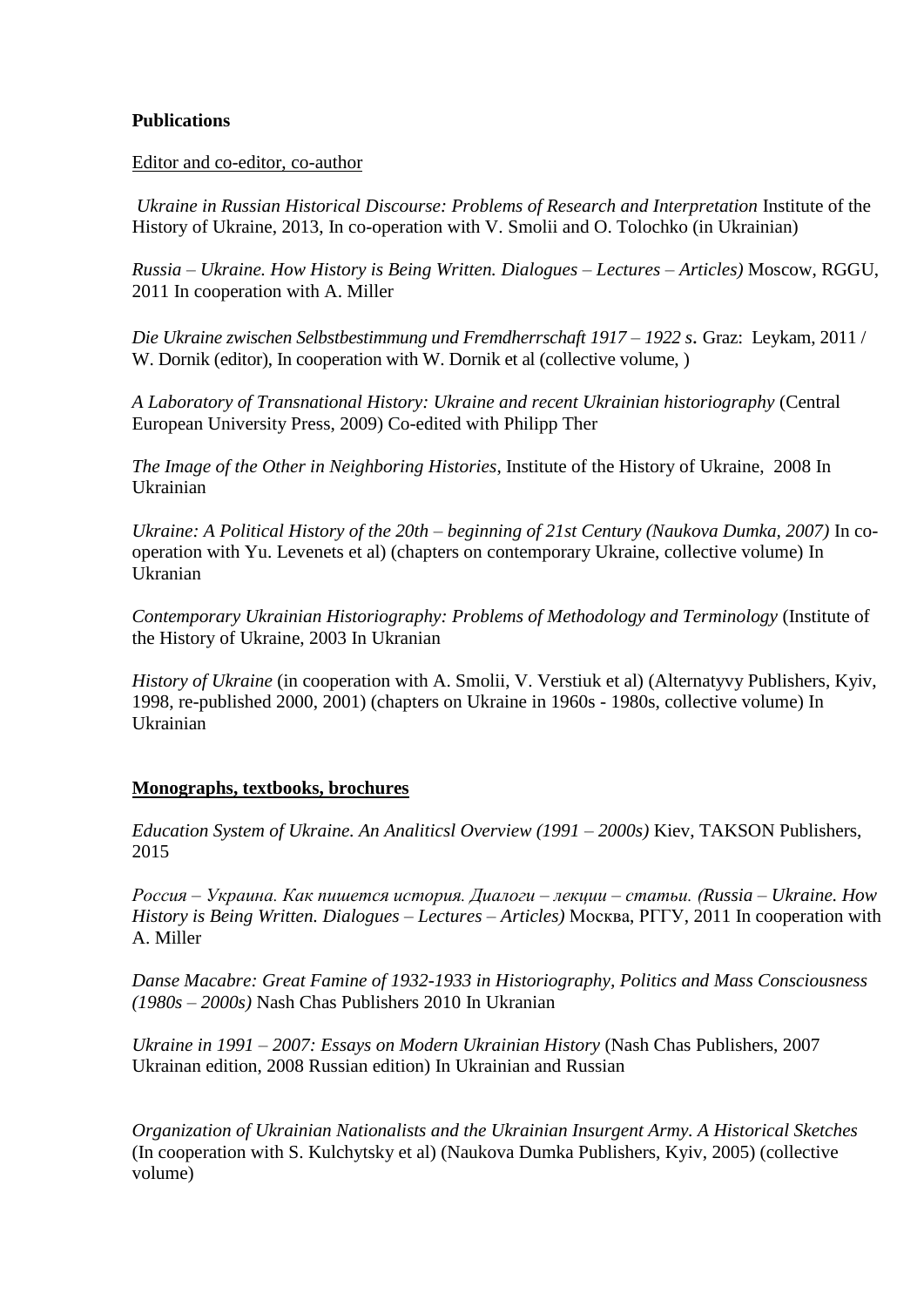*To the Problem of Ideology of Organization of Ukrainian Nationalists. An Analytical Overview*  (Institute of Ukrainian History, Kyiv, 2003)

*Theories of Nation and Nationalism* (Kyiv National University - *Lybid Publishers*, Kyiv, 1999)

*History of Ukraine* (in co-operation with V. Pylypenko) (Helsinki University, Helsinki, 1998) - in Finnish

*Dissidents: The Ukrainian Intellectuals in the Non-Conformist Movement, 1960s - 1980s* (Kyiv National University - *Lybid Publishers*, Kyiv, 1995)

*Essays on the History of Ukrainian Intelligentsia. In 3 volumes.* In cooperation with Yu. Kurnosov, L. Tkachova et al (Institute of Ukrainian History, 1994)

The Ukrainian Intelligentsia at the Turn of the Century (1890s-1914) (Kyiv National University *Lybid Publishers,* Kyiv, 1993)

*The Ukrainian Intelligentsia in 1920s - 1930s: A Social Portrait and Historical Fate* (*Globus-Vik Publishers*, Kyiv, 1992)

*Stalinism in Ukraine (1920-s - 1930s)* in co-operation with S. Kultchytsky and V. Danylenko (Kyiv National University - *Lybid Publishers*, Kyiv, 1991)

*Stalinism and the Ukrainian Intelligentsia (1920s – 1930s)* in cooperation with V. Danylenko (*Naukova Dumka,* Kyiv, 1991)

## **Articles, chapters in collective volumes**

*History, Politics and Memory (Ukraine, 1990s – 2000s)* In: M. Pakier, J. Wawrziniak (eds) Memory and Change in Europe: Eastern Perspectives (Contemporary European History), Berghahn Books, 2015

*How War for the Past Becomes a War for the Present* In: Kritika: Explorations in Russian and Eurasian History 16, 1 (Winter 2015)

*How History Goes Wrong: Hisotrical Politics and its Outcomes* In: Cultural Antropology, October 2014 [http://www.culanth.org/fieldsights/611-how-history-goes-wrong-historical](http://www.culanth.org/fieldsights/611-how-history-goes-wrong-historical-politics-and-its-outcomes)[politics-and-its-outcomes](http://www.culanth.org/fieldsights/611-how-history-goes-wrong-historical-politics-and-its-outcomes)

*Geschichtpolitik in der Ukraine* In: Religion&Gesellschaft in Ost und West 2013 №1

*Ukraine in Russian Historical Discourse. Problems of Research and Interpretations.* Kyiv, Institute of the Hisotry of Ukraine, 2013 In cooperation with A. Smolii and O. Tolochko *Ukrainian*

*'Nationalization' of History in Ukraine* In: A. Miller, M. Lipman (eds) The Convolutions of Historical Politics. CEU Press, 2012

*Holodomor and the Politics of Memory in Ukraine after Independence* In: Holodomor and Gorta Mor. Histories, Memories and Representations of Famine in Ukraine and Ireland. Edited by Christian Noack, Lindsey Janssen and Vincent Comerford , Anthem Press, 2012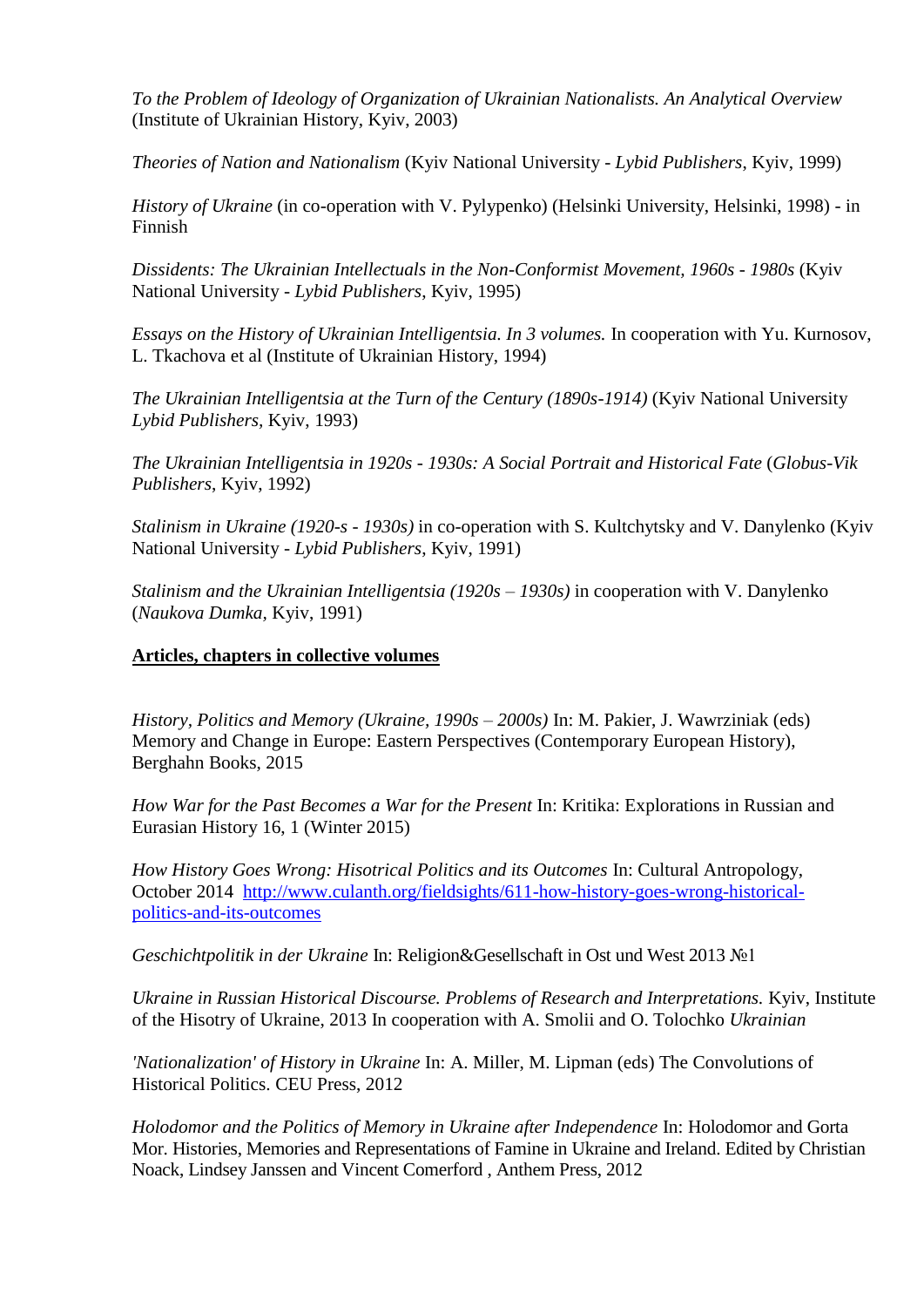*Die Ukraine zwischen Revolution, Selbststandigkeit und Fremdherrschaft* In: Die Ukraine zwischen Selbstbestimmung und Fremdherrschaft 1917 – 1922 s. Graz: Leykam, 2011 / W. Dornik (editor)

*How 'Common' History Divides. Politics of Memory in Ukraine, Poland and Russia in 1990s - 2000s* Perekrestki, 2011, No. 3-4 (in Russian)

*Struggling with Traumatic Past: The Great Famine of 1932 – 1933 and the Politics of Memory in Contemporary Ukraine* In.: Postdiktatorische Geschichtskulturen in Europa. Bestandsaufnahme und Forschungsperspektiven. Wallstein Verlag: Gottingen, 2010

*Past Indefinite, Present Perfect, Future...: Nationalized History in Contemporary Ukraine (a chapter in: G. Kassianov, P. Ther (eds)* A Laboratory of Trans-National History: Ukraine and recent Ukrainian historiography CEU Press, 2009

*Revisiting the Great Famine of 1932-1933. Politics of Memory and Public Consciousness (Ukraine After 1991)* In.: M. Kopecek (ed) Past in the Making. Recent History Revisions and Historical Revisionism in Central Europe after 1989. CEU Press, 2007

*Fight for History: Ukraine, year 1990* Novoe Literaturnoe Obozrenie (Moscow), 2007.

*The Burden of The Past: The Ukrainian-Polish Conflict of 1943-44 in contemporary puvlic, academic and political debates in Ukraine and Poland.* Innovation (Routledge). Vol.19, Nos 3/4, 2006

*Contemporary History of Ukraine: Problems, Versions, Observations* Ukrainsky Istorychny Zhurnal. 2006. #4

*Orange Revolution: several observations about 'the nature of things'.* HURI News. Autumn 2005

*The Picnic at the Edge: The Empire Pages of Ukrainian History in Contemporary Ukrainian Historiography.* Ab Imperio Special Issue. 2004.

*The Shallow Grave: Famine of 1932-1933 in Contemporary Ukrainian Historiography, Politics and Public Consciousness.* Ab Imperio. 2004. #3

*'Nationalization' of History: Normative Historiography, Canon and It's Rivals. In: The Ukrainian* Historiography at The Turn of the 21 Century. Lviv, 2004

*To the Question of Ideology of Organisation of Ukrainian Nationalists: History, Ideology, Politics.*  Ukrainsky Istorychny Zhurnal, 2004 #1, #2

*A Contemporary Ukrainian Historiography: Methodological and Institutional Problems.* Ab Imperio, 2003 #3

*Rewriting and Rethinking. Contemporary Ukrainian Historiography and Nation Building in Ukraine*. In.: Taras Kuzio, Paul D'Anieri (eds) *Dilemmas of State-Led National Building in Ukraine Praeger* (Westport, Connecticut, London 2002) pp. 30 - 45

*The Ukrainian Historiography Did not Die Yet…* Krytyka (Kyiv), No.4 (54), 2002